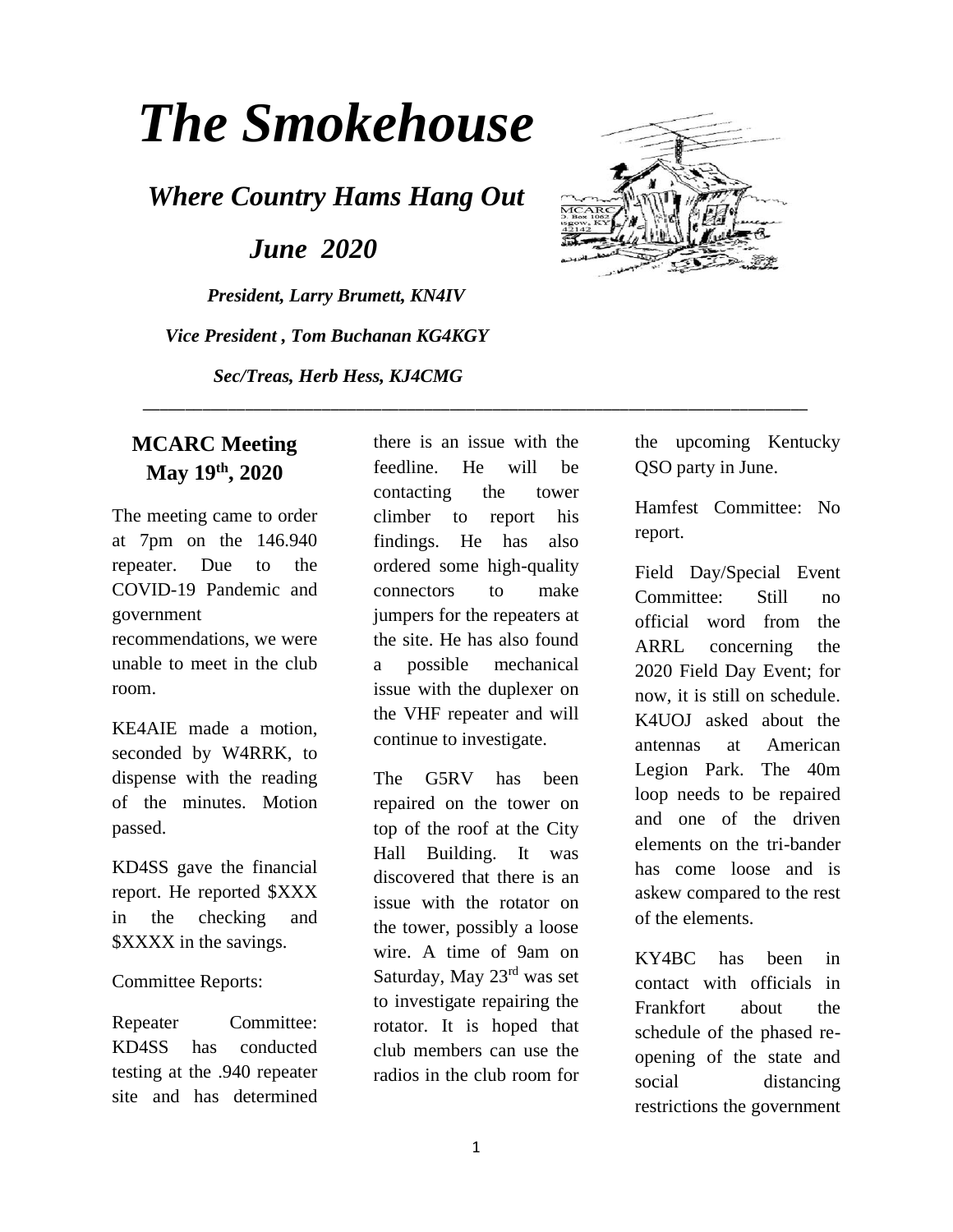has in place. As of now, we should be able to have our field day radio operating activities at the American Legion Park, but we may have to cancel the potluck portion of the field day activities.

Webpage Committee: Nothing to report. KC4RGE reminded everyone that he has been posting the Smokehouse Newsletter to the website. K4UOJ asked if there was a way to add the dates of the Kentucky QSO party to the webpage and remind everyone that KY4X will be participating in that event. KN4WLS spoke up and said he would take care of adding the details to the webpage.

Old Business: No old business.

New Business: KD4SS brought up that KD4JPK became a silent key recently.

K4UOJ made a motion, seconded by KY4BC, for the MCARC Club (KY4X) to participate in the upcoming Kentucky QSO Party on 1400 UTC June 6th. Discussion ensued about logging programs, and participation and modes of operation. Motion passed.

KY4BC has been in contact with the Glasgow Parks and Recreation Director about access to American Legion Park and to assure the director that we will follow government and local regulations.

No further business to come before the meeting. KY4BC made a motion, seconded by WD8RQI, to adjourn. Motion passed and the meeting was adjourned at 7:44pm. There were 16 members and 1 guest that checked in for the meeting.



#### **Huntsville Hamfest Canceled**

The 2020 **[Huntsville](https://hamfest.org/)  [Hamfest](https://hamfest.org/)** has been canceled due to the COVID-19 pandemic, the event's Board of Directors has announced. The Huntsville Hamfest was sanctioned as the 2020 ARRL Southeastern Division Convention. Full refunds to prepaid commercial and flea market vendors will be processed via the mode in which payment was made. Online ticket purchases will be credited to PayPal accounts. Embassy Hotel reservations will be automatically canceled. *— Thanks to Hamfest Chairman Mark Brown, N4BCD*



### **Social Distancing Exam Sessions Demonstrate Pent-Up Demand for Testing**

A recent in-person "socialdistancing" amateur radio exam session in Indiana and a "drive-in" session in California are representative of those that are relieving some of the pent-up demand for testing. As the COVID-19 pandemic lumbers on, inperson exam sessions have begun to resume across the US and elsewhere in the world.

"With in-person sessions starting up again around the country, we are hearing the same story from volunteer examiner (VE) teams everywhere," said ARRL Volunteer Examiner Coordinator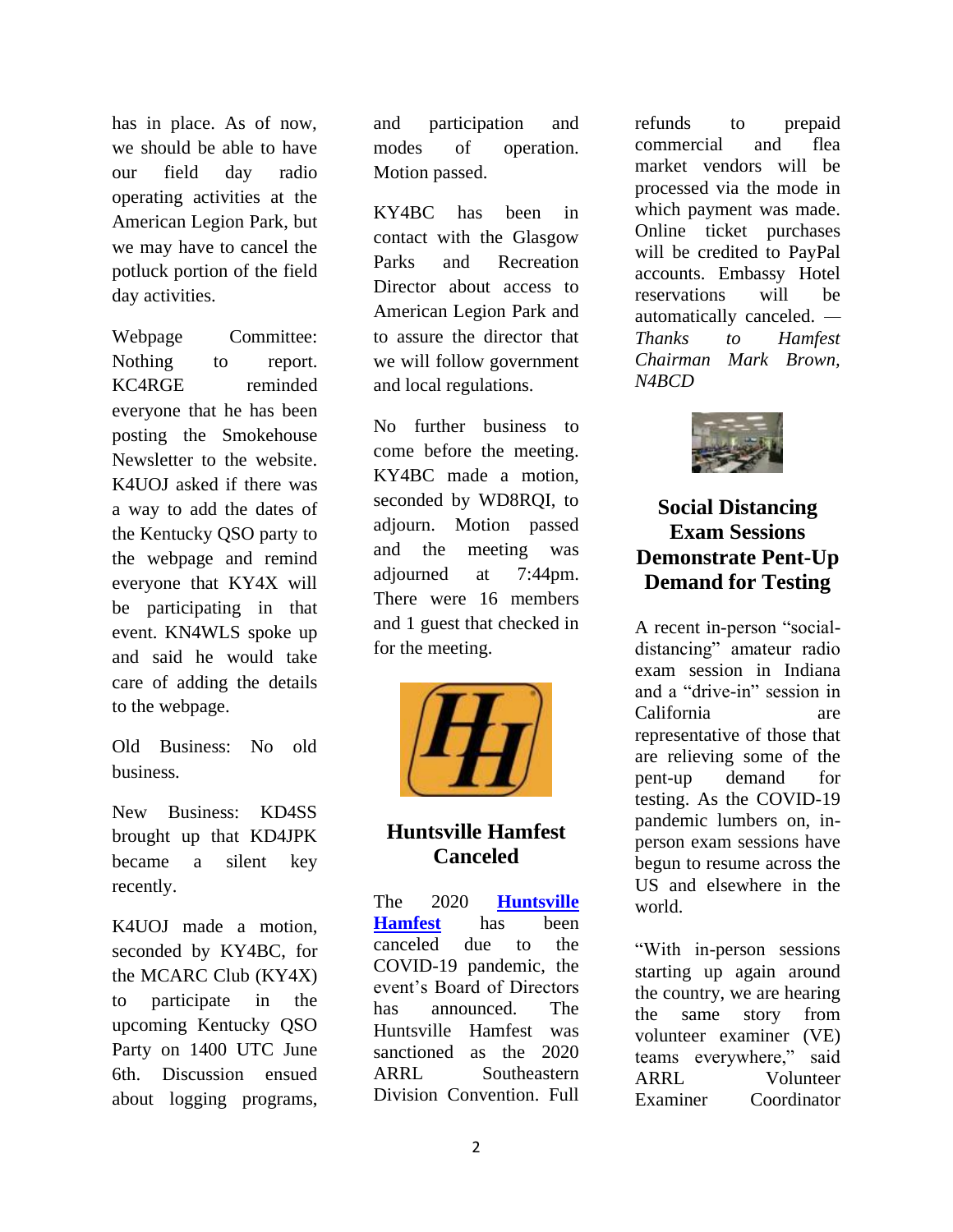(VEC) Maria Somma, AB1FM. "Large numbers of candidates who have been waiting to test are contacting teams and are thankful for the opportunity to sit for an exam. So far, we've heard mostly positive results; candidates are very prepared as they've had extra time to study. VE teams and candidates are following CDC and state guidelines for social distancing."

#### **[Anderson \(IN\) Repeater](http://www.andersonrepeaterclub.org/)**

**[Club](http://www.andersonrepeaterclub.org/)** VE Team Liaison Steve Riley, WA9CWE, told ARRL earlier this month that his club has been conducting test sessions every month since 2011, typically serving four or five candidates each session, but the May 19 session attracted 14 individuals.

"We were unable to test in April, but were able to get back in for the May session," Riley said. "Several candidates were from Central Indiana, and we had a fellow drive down from Chicago, a couple from the Dayton, Ohio, area, and also from Fort Wayne, Indiana." The team limited participation until it could conduct the trial run.

VEs and examinees alike wore face masks, and the test room was configured to accommodate the necessary spacing between individuals. "We questioned everyone entering with the usual health questions," he added.

"Our VE paperwork became a serial flow for grading instead of our prior 'huddle' of the three VEs over the answer sheet," Riley recounted. "As a result, things were a bit slower than in the past. The tables, pencils, and pens were disinfected."

The result for the session was 11 new radio amateurs and three upgrades. "All went well, although we identified a couple improvements in paperwork flow for next month's test," Riley added.

"There is quite a pent-up demand for new amateur licenses and upgrades as a result of the number of test sessions that have been canceled," he continued. "I hope that as sessions resume, they have the success that we had." Riley said he's already been contacted by six people who plan to sit for the exam in June.

In California, VE Larry Loomer, KI6LNB, told ARRL VEC that his team conducted a successful drive-in license testing session on May 16 the Concord Bay Area Rapid Transit station, "and we are encouraged to try it again, especially since we have 17 candidates to test on June 6," he said.

Loomer explains that candidates fill out their paperwork in their cars. "I have circled in pencil all of the boxes on [Form] 605, the answer sheet and the CSCE (Certificate of Successful Completion of Exam) that the candidates need to fill in, to minimize the face-to-face time." Once paperwork is completed, candidates take a test booklet and answer sheet on a clipboard and sit in a chair in front of their cars, taking the test in front of the VEs.

Completed tests go into a box on the VE table, and candidates back their cars into a holding area, to let other cars park by the testing chairs. Once a test is scored and signed, the CSCE goes to the waiting candidate, who then may drive away.

"I'm seeing videos of remote test taking sessions, and they still look labor